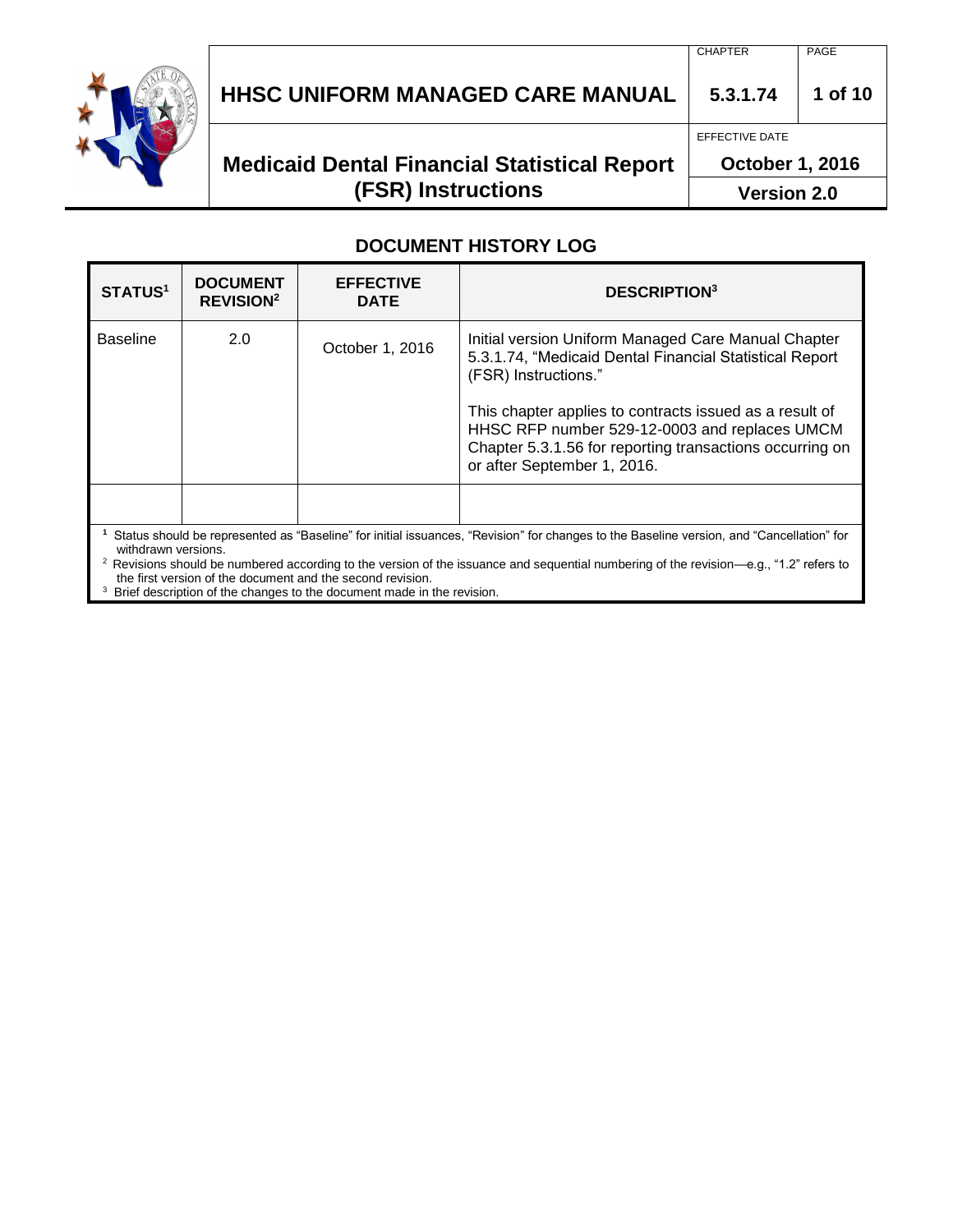| <b>(FSR) Instructions</b>                           | <b>Version 2.0</b>     |         |
|-----------------------------------------------------|------------------------|---------|
| <b>Medicaid Dental Financial Statistical Report</b> | <b>October 1, 2016</b> |         |
|                                                     | EFFECTIVE DATE         |         |
| <b>HHSC UNIFORM MANAGED CARE MANUAL</b>             | 5.3.1.74               | 2 of 10 |
|                                                     | <b>CHAPTER</b>         | PAGE    |

#### **Objective**

All MCOs contracting with the State of Texas to arrange for or to provide dental health care to enrollees in the Medicaid Dental Program must submit Medicaid Dental MCO FSRs for each Service Area (SA) in accordance with the Contract for Services between HHSC and MCO and in accordance with the instructions below.

#### **General**

All Medicaid Dental MCO FSRs must be completed using the locked Microsoft Excel template provided by HHSC. Data integrity is critical to the automated compilation of the data. Do not alter the file name, sheet names, existing cell locations, or formatting of the data in the file and sheets. Do not add or delete any columns or rows. **Any deviations from the locked template will render the FSR unreadable by the software application and therefore unacceptable to HHSC.**

All shaded data fields in the FSR represent fields where data input is required. In order to maintain consistency please ensure that the data input is in black. All data fields not shaded represents referenced data or calculations. All line numbers in these instructions refer to the line numbers in column A on each worksheet.

#### **Cells can be linked within the template but there can be no outside links to the MCO Accounting Systems or other contractor sources.**

The following note is included on all FSR pages **"Note: Except where stated otherwise, reporting is on an incurred basis (that is, reported in the period corresponding to dates of service, rather than to date paid). All prior quarters' data must be updated to reflect the most recent revised IBNR estimates."** Also, Member months' data must be updated in accordance with information provided by the enrollment broker.

**Before completing the Medicaid Dental FSR, complete the Admin FSR and the QI FSR.** 

#### **FSR Page Headers**

Header information entered on Part 1 populates header data for all the other sheets; please make sure Part 1 is entered correctly. Enter the following on Part 1: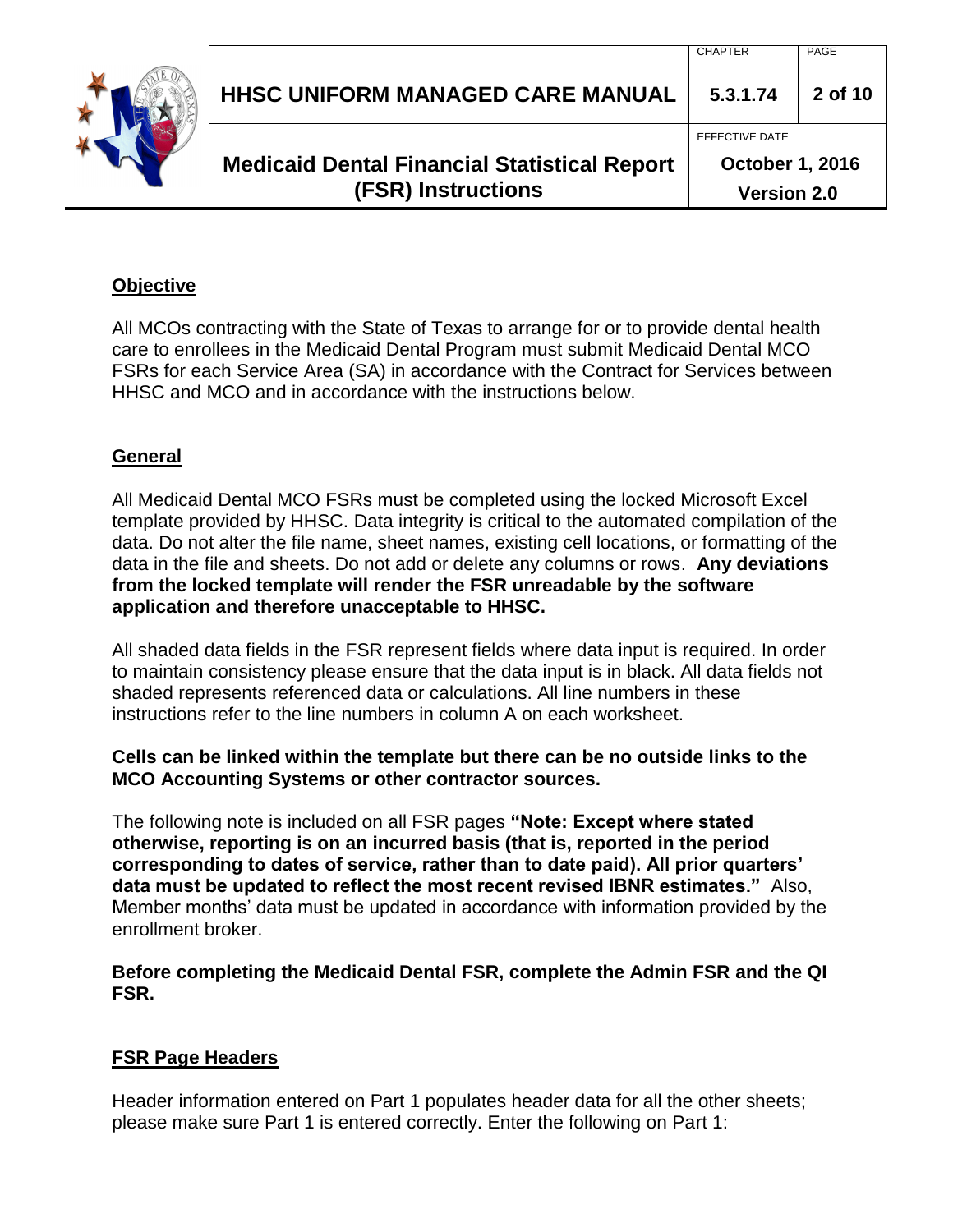**HHSC UNIFORM MANAGED CARE MANUAL 5.3.1.74 3 of 10**

### **Medicaid Dental Financial Statistical Report (FSR) Instructions**

**MCO Name:** Select the MCO's name from the drop-down menu. **State Fiscal Year:** Select the State Fiscal Year (SFY) from the drop-down menu. **Submission Date**: Enter the month, day, and year, e.g., 6/30/2017. **Submission Type**: Select the type of FSR, e.g., Quarterly; Year End + 90 Days; Year End + 334 Days from the drop-down menu.

**Rptg Period End Date**: Enter the month, day, and year, e.g., 5/31/2017.

#### **Part 1: Summary Income Statement**

Line 1 Member Months: Referenced from Part 3, Line 18, "Total Member Months."

Line 2 Average Monthly Member Months: Calculated as Line 1, "Member Months," divided by the number of months of membership data.

Revenues:

Line 3 Dental Premiums: Referenced from Part 3, Line 6, "Total Dental Premiums."

Line 4 Investment Income: Enter all interest and dividend income resulting from investment of funds received from the State and Federal Governments under this Managed Care Contract.

Line 5 Health Insurance Providers Fee Reimbursement: Enter the amount of the Health Insurance Providers Fee, which was reimbursed by HHSC as required under the Affordable Care Act (ACA), including any gross up for corporate federal income tax and state premium taxes as applicable to the FSR.

Line 6 Other Revenue: Enter all income generated from the Medicaid Dental Program for this contract Service Area other than Premiums (HHSC Capitation), Health Insurance Providers Fee Reimbursement, and Investment Income.

Line 7 Total Gross Revenues: Calculated sum of Lines 3 through 6.

Line 8 Health Insurance Providers Fee & Related Costs: Enter the sum of:

a) the amount paid to the IRS specifically and solely for the ACA Health Insurance Providers Fee, as required under the Affordable Care Act (ACA) and as attributable to the FSR (exclude any amounts accrued for ACA Health Insurance Providers Fee which were not paid during the FSR period);

EFFECTIVE DATE

**October 1, 2016**

**Version 2.0**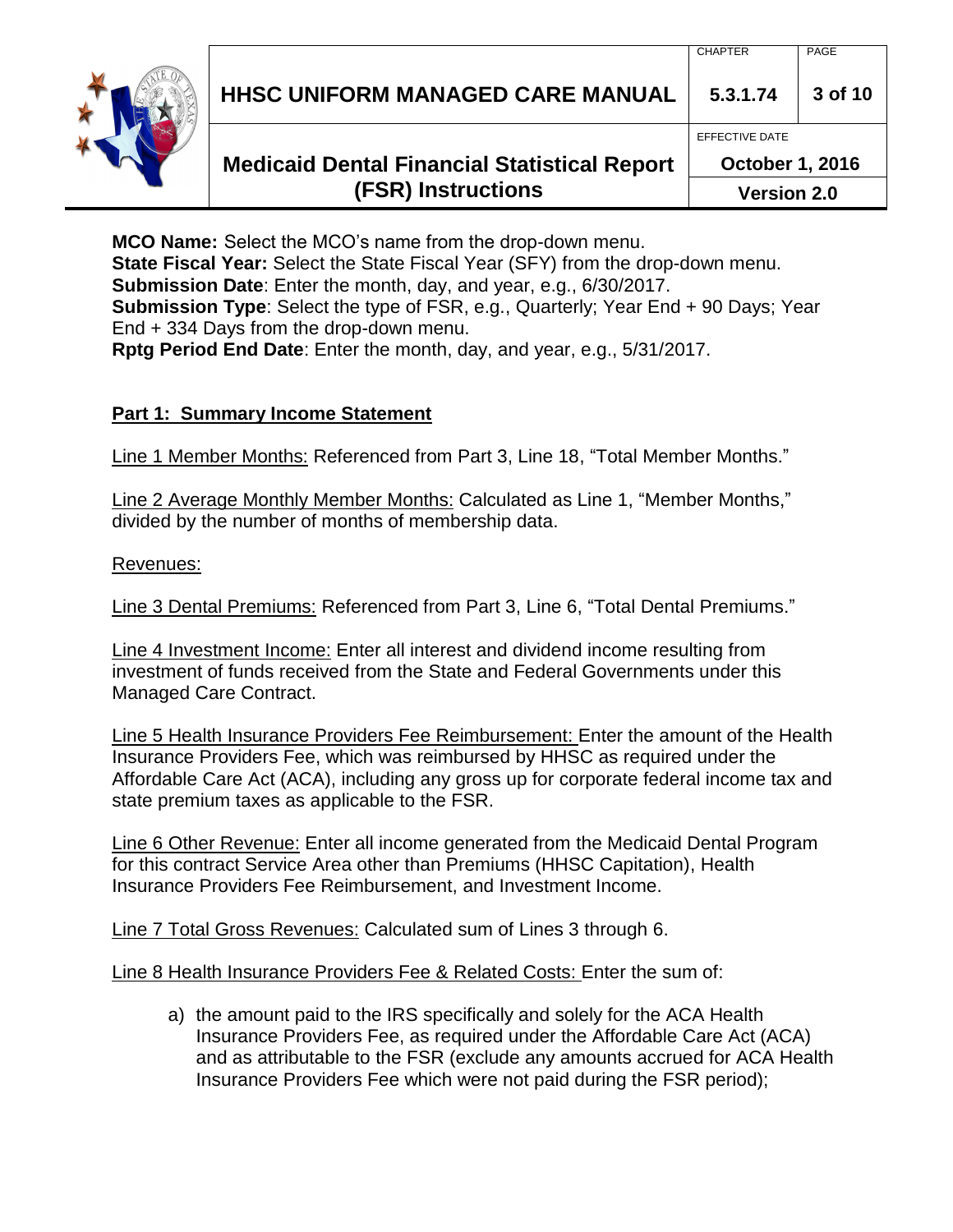**HHSC UNIFORM MANAGED CARE MANUAL 5.3.1.74 4 of 10**



**Medicaid Dental Financial Statistical Report (FSR) Instructions**

EFFECTIVE DATE

**October 1, 2016**

**Version 2.0**

b) the increase in the amount incurred for corporate federal income taxes resulting from the Health Insurance Providers Fee Reimbursement which is attributable to the FSR.

Do not include any increase to Premium Taxes resulting from the Health Insurance Providers Fee Reimbursement in Line 8. All Premium Taxes incurred should be included in Line 9.

Maintain for FSR audit purposes the derivations supporting items a) and b) above.

Line 9 Premium Taxes: Enter the premium taxes incurred for premiums applicable to the reporting period including any additional taxes incurred as a result of the Health Insurance Providers Fee Reimbursement from HHSC.

Line 10 Maintenance Taxes: Enter the maintenance taxes incurred for premiums applicable to the reporting period.

Line 11 Net Revenues: Calculated as Line 7, "Total Gross Revenues," less the sum of Line 8, "Health Insurance Providers Fee & Related Costs," Line 9, "Premium Taxes," and Line 10, "Maintenance Taxes."

Dental Expenses:

Line 12 Fee-For-Service: Referenced from Part 4, Line 6, "Total Paid Claims."

Line 13 Net Reinsurance Cost: Referenced from Part 4, Line 12, "Total Net Reinsurance."

Line 14 IBNR Accrual: Referenced from Part 4, Line 18, "Total IBNR."

Line 15 Quality Improvement: Referenced from Part 4, Line 19, "Quality Improvement."

Line 16 Other Dental Expenses: Referenced from Part 4, Line 25, "Total Other Dental Expenses."

Line 17 Total Dental Expenses: Calculated as sum of Lines 12 through 16.

Line 18 Administrative Expenses: Enter the allocated Administrative Expenses from the Admin FSR, Part 2, Line 51, by the applicable Program/Service Area.

Line 19 Total Expenses: Calculated as sum of Line 17, "Total Dental Expenses," and Line 18, "Administrative Expenses."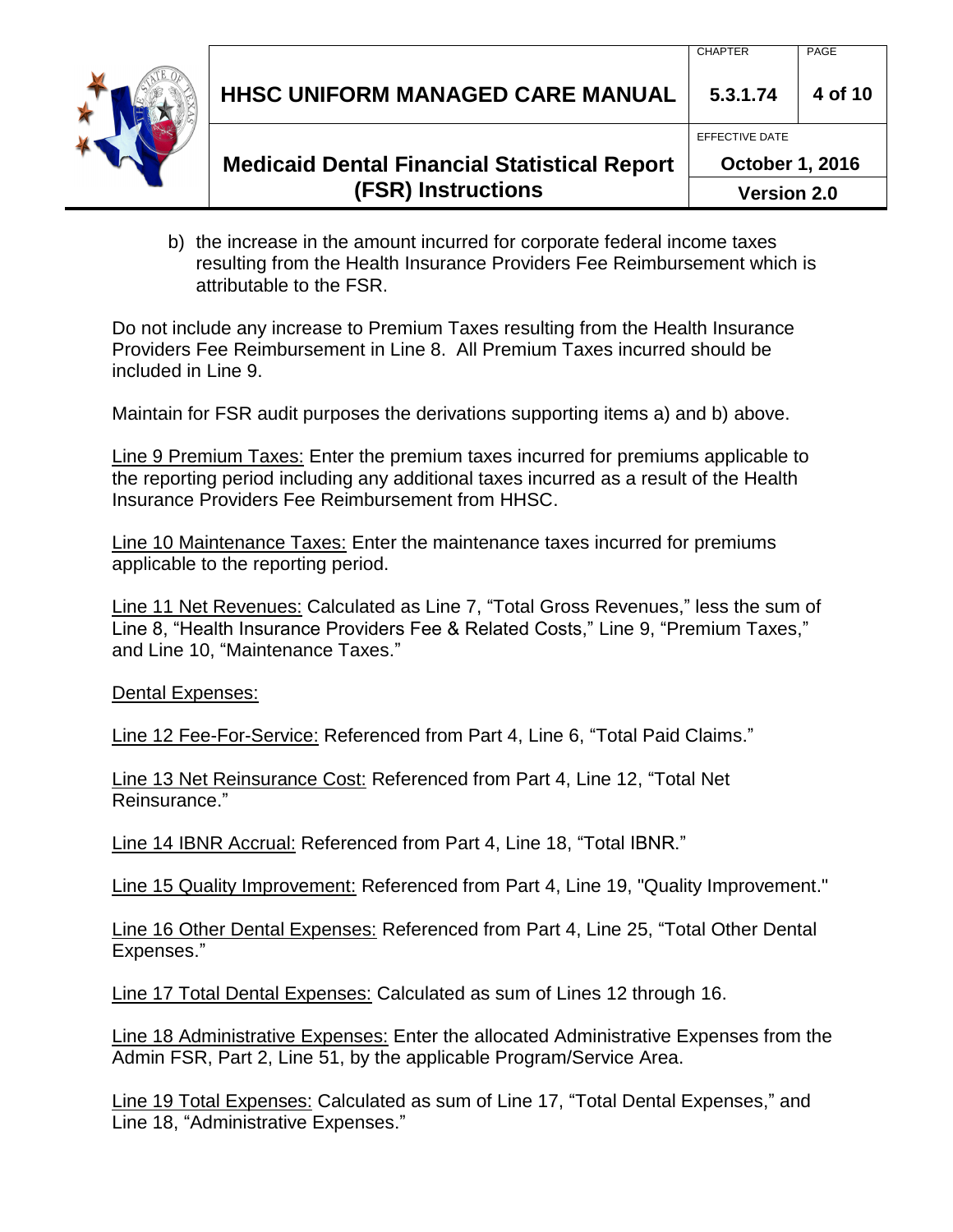**HHSC UNIFORM MANAGED CARE MANUAL 5.3.1.74 5 of 10**

## **Medicaid Dental Financial Statistical Report (FSR) Instructions**

Line 20 Net Income Before Taxes: Calculated as Line 11, "Net Revenues," minus Line 19, "Total Expenses."

Line 21 % Dental Exp to Net Revenues: Calculated as Line 17, "Total Dental Expenses," divided by Line 11, "Net Revenues."

Line 22 % Admin Exp to Net Revenues: Calculated as Line 18, "Administrative Expenses," divided by Line 11, "Net Revenues."

Line 23 % Net Income to Net Revenues: Calculated as Line 20, "Net Income Before Taxes," divided by Line 11, "Net Revenues."

Post-income items:

Line 24 Performance Assessment: Enter in the YTD cell the amount of the Pay for Quality (P4Q) performance assessment.

### **Part 2: Statistics**

Line 1 Paid Dental Expenses Completion Factor: Calculated as the difference between Part 5, Line 8, "Total Dental Expenses," and Part 5, Line 6, "Incurred But Not Reported (IBNR)," divided by Part 5, Line 8, "Total Dental Expenses."

Total Cost \$PMPM:

Line 2 MCO Admin Cost: Calculated as Part 1, Line 17, "Administrative Expenses," divided by Part 1, Line 1, "Member Months."

Line 3 Health Insurance Providers Fee & Related Costs: Calculated as Part 1, Line 8, "Health Insurance Providers Fee & Related Costs," divided by Part 1, Line 1, "Member Months."

Line 4 Premium & Maintenance Taxes: Calculated as sum of Part 1, Line 9, "Premium Taxes," and Part 1, Line 10, "Maintenance Taxes," divided by Part 1, Line 1, "Member Months."

Line 5 Dental Expenses, excl Net Reinsurance and Quality Improvement: Calculated as the difference of Part 1, Line 16, "Total Dental Expenses," and the sum of Part 1, Line 13, "Net Reinsurance Cost," and Part 1, Line 15, divided by Part 1, Line 1, "Member Months."



EFFECTIVE DATE

**October 1, 2016**

**Version 2.0**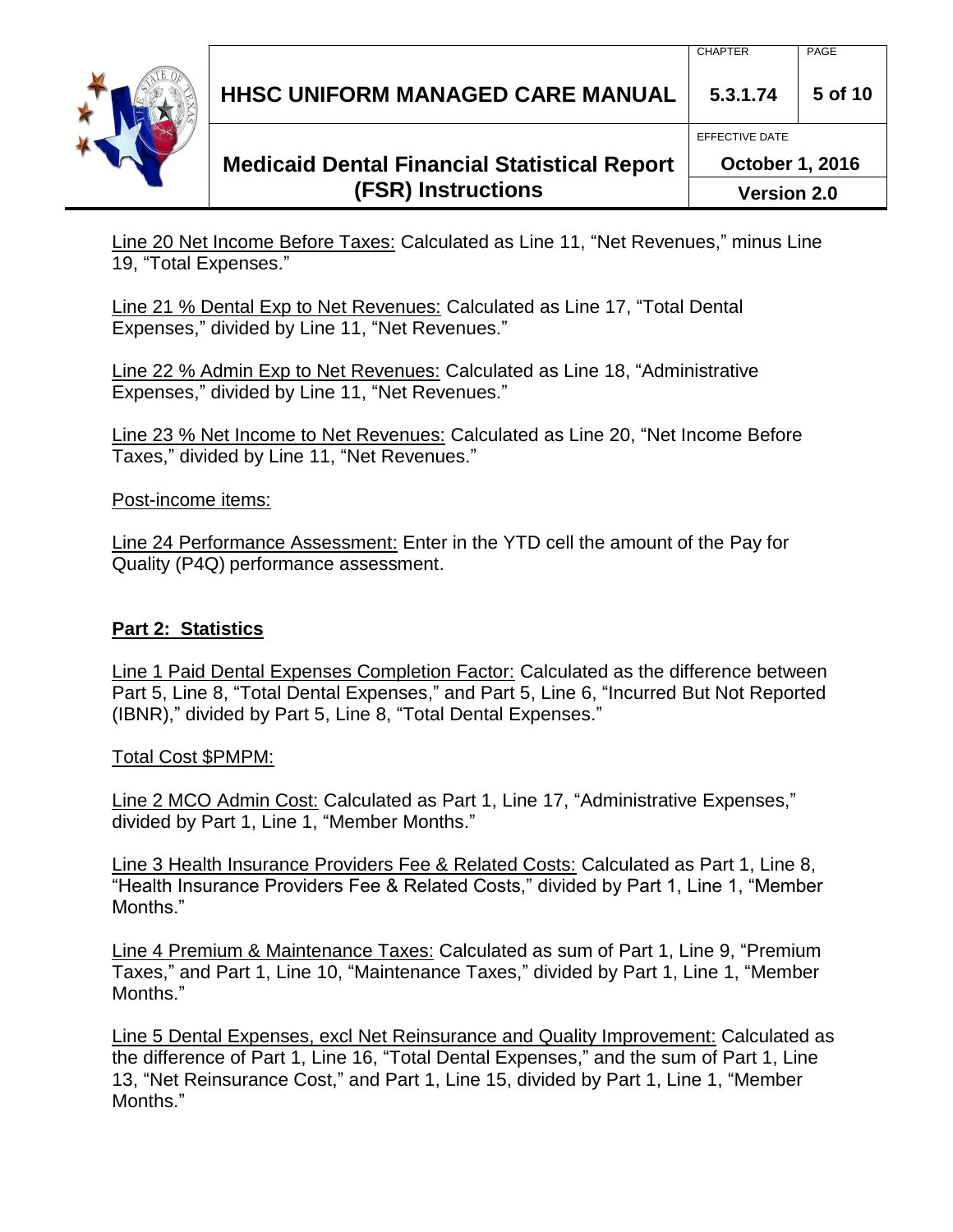**HHSC UNIFORM MANAGED CARE MANUAL 5.3.1.74 6 of 10**

## **Medicaid Dental Financial Statistical Report (FSR) Instructions**

Line 6 Net Reinsurance: Calculated as Part 1, Line 13, "Net Reinsurance Cost," divided by Part 1, Line 1, "Member Months."

Line 7 Quality Improvement: Calculated as Part 1, Line 15, "Quality Improvement" divided by Part 1, Line 1 "Member Months."

Line 8 Subtotal: Calculated as sum of Lines 2 through 7.

Line 9 Profit/Loss (before Experience Rebate): Calculated as Part 1, Line 20, "Net Income Before Taxes," divided by Part 1, Line 1, "Member Months."

Line 10 Total Cost \$PMPM to HHSC: Calculated as sum of Line 8 and Line 9.

### **Part 3: Dental Premiums**

Dental Premiums (HHSC Capitation):

Lines 1 through 5 Dental Premiums (HHSC Capitation): Each cell in this matrix is calculated and is the product of the corresponding capitation rate in the matrix of Lines 7 through 11, and the corresponding member months in the matrix of Lines 13 through 17.

Line 6 Total Dental Premiums: Calculated as the sum of Lines 1 through 5.

Dental Premium \$PMPM:

Lines 7 through 11 Dental Premium \$PMPM: Enter each risk group's dental capitation rate.

Line 12 Total Dental Premium \$PMPM: Calculated as Line 6, "Total Dental Premiums," divided by Line 18, "Total Member Months."

### Member Months:

Lines 13 through 17 Member Months: Enter the member months based on the supplemental files supporting HHSC's monthly capitation payments to the MCO.

Line 18 Total Member Months: Calculated as the sum of Lines 13 through 17.

EFFECTIVE DATE

**October 1, 2016**

**Version 2.0**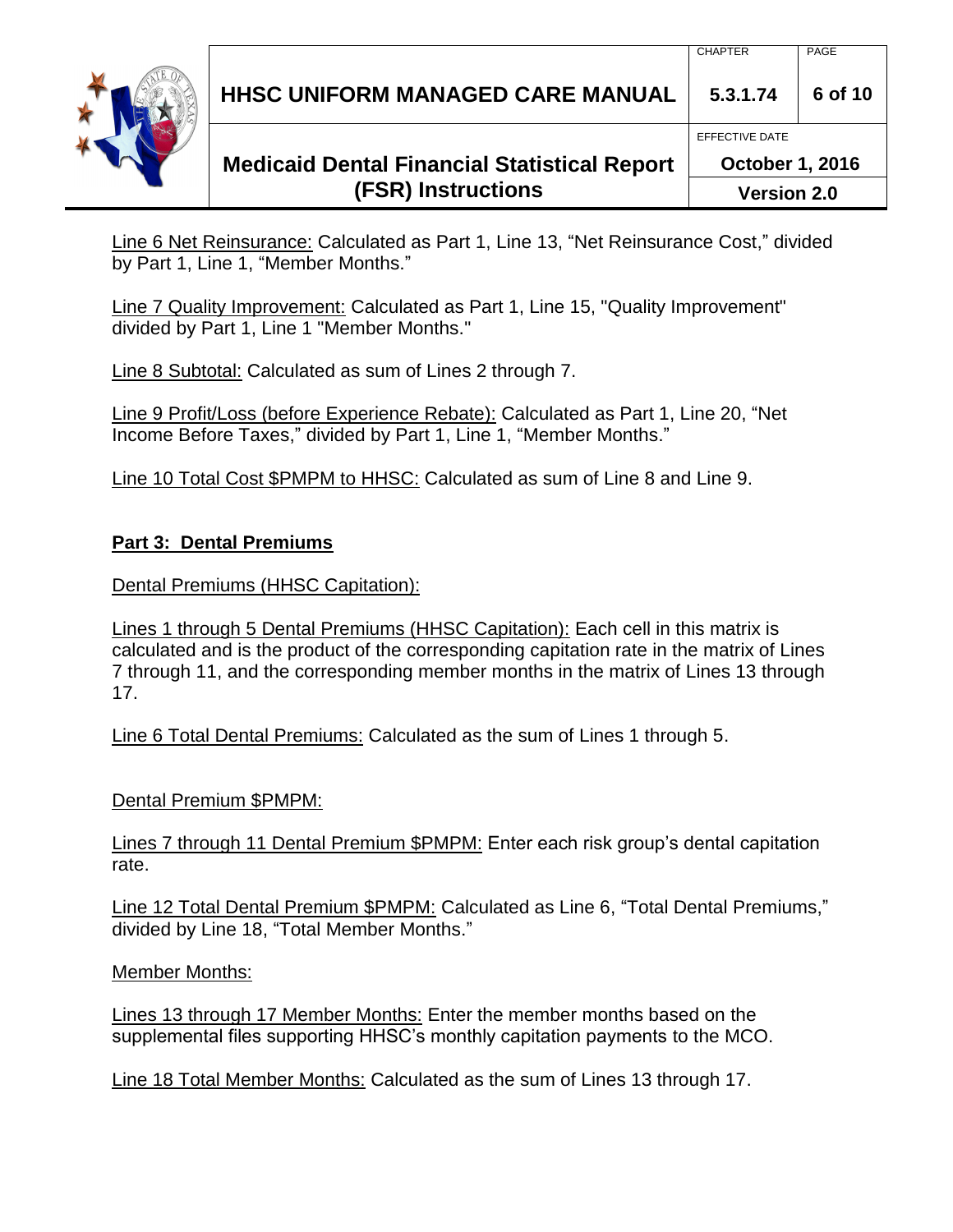|  | <b>(FSR) Instructions</b>                           | <b>Version 2.0</b>     |         |
|--|-----------------------------------------------------|------------------------|---------|
|  | <b>Medicaid Dental Financial Statistical Report</b> | <b>October 1, 2016</b> |         |
|  |                                                     | EFFECTIVE DATE         |         |
|  | <b>HHSC UNIFORM MANAGED CARE MANUAL</b>             | 5.3.1.74               | 7 of 10 |
|  |                                                     | <b>CHAPTER</b>         | PAGE    |

### **Part 4: Dental Expense by Expense Class**

Paid Claims:

Lines 1 through 5 Paid Claims: Enter monthly paid claims by risk groups as incurred.

Line 6 Total Paid Claims: Calculated as the sum of Lines 1 through 5.

Paid Reinsurance Premiums, Net of Reinsurance Recoveries:

Lines 7 through 11 Paid Reinsurance Premiums, Net of Reinsurance Recoveries: Enter the paid reinsurance premiums net of collected reinsurance recoveries specific to each risk group by the months the reinsurance coverage was effective. Report collected Reinsurance Recoveries by the appropriate risk group and by the incurred month of the services to which the recoveries relate.

Line 12 Total Net Reinsurance: Calculated as the sum of Lines 7 through 11.

IBNR:

Lines 13 through 17 IBNR: Enter Incurred But Not Reported estimate by risk group.

Line 18 Total IBNR: Calculated as the sum of Lines 13 through 17.

Quality Improvement Costs

Line 19 Quality Improvement: Referenced from Part 5, Line 8, "Quality Improvement."

Other Dental Expenses:

Lines 20 through 24 Other Dental Expenses: Enter any other Dental expenses not captured by Paid Claims, Paid Capitation, and Reinsurance Premiums net of Recoveries or IBNR for each risk group. Examples of these expenses include incentives paid directly to physicians; third party recoveries, other recoveries, or settlements that have not been captured through claims adjustments in the claims processing system; refunds; etc.

Line 25 Total Other Dental Expenses: Calculated as the sum of Lines 20 through 24.

Line 26 Other Dental Expenses: Identify each category of expense included in Lines 20 through 24, Other Dental Expenses.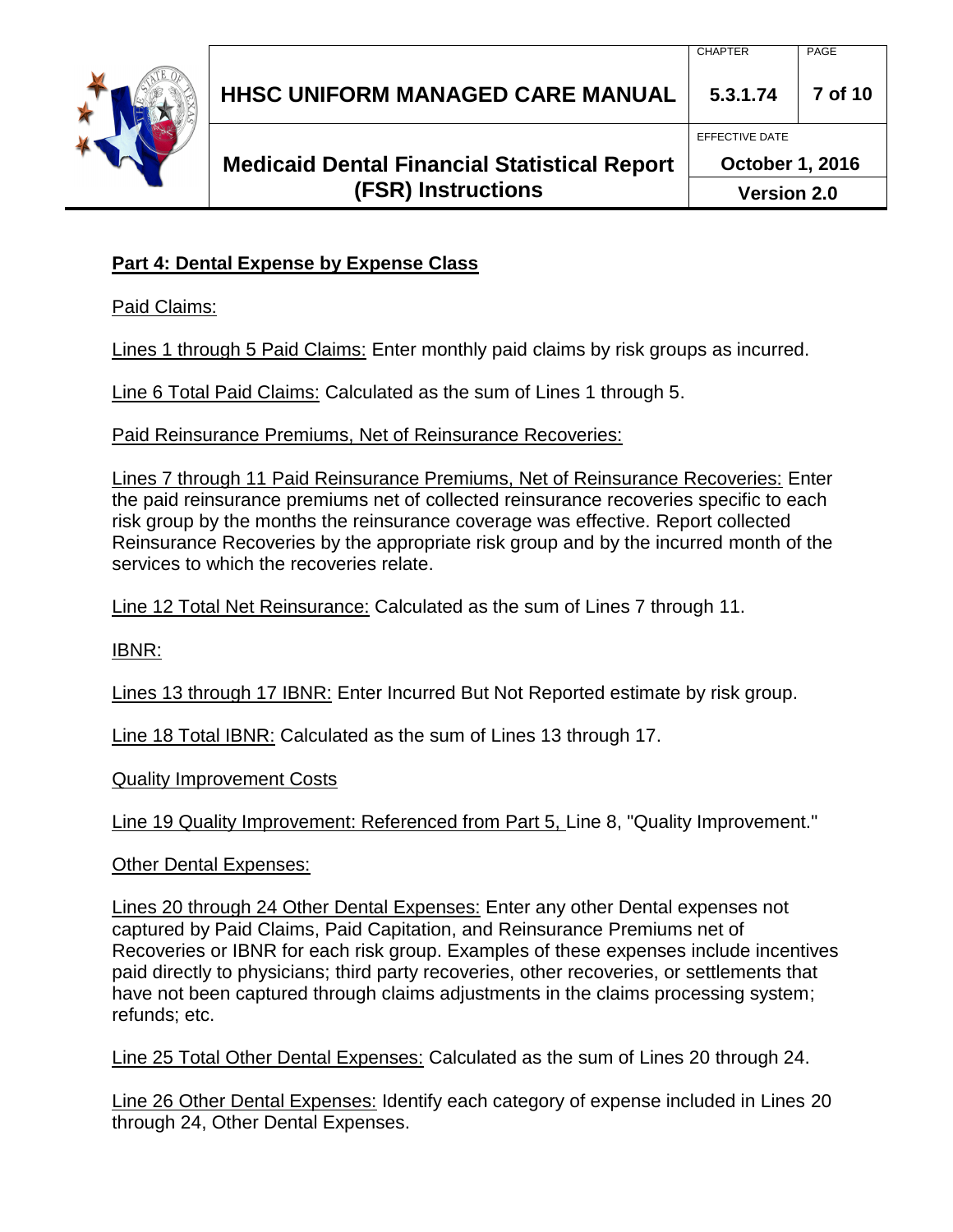**HHSC UNIFORM MANAGED CARE MANUAL 5.3.1.74 8 of 10**

## **Medicaid Dental Financial Statistical Report (FSR) Instructions**

**October 1, 2016**

**Version 2.0**

Section Beneath Line 26: No action necessary. These lines populate based on the member months' data entered in Part 3.

### **Part 5: Dental Expenses by Service Type**

Line 1 Preventive Services: Enter all paid expenses related to preventive dental services provided to Members. The Dental Contract identifies Preventive services.

Line 2 Therapeutic Services: Enter all paid expenses related to the therapeutic services provided to Members. The Dental Contract identifies therapeutic services.

Line 3 Other Dental Services: Enter all paid expenses of dental services and supplies rendered that are not classified in either of the dental expense classifications above.

Line 4 Reinsurance Premiums: Enter paid expenses to obtain reinsurance coverage from reinsurance companies that assume all or part of the financial risks associated with catastrophic Dental expenses that could otherwise be ruinous to the Dental Contractor (also termed Premiums Ceded for Reinsurance). Offset any reinsurance premiums collected for any reinsurance risks assumed.

Line 5 Reinsurance Recoveries: Enter all return of funds or recovery of paid losses that have been collected from reinsurers associated with a particular case where catastrophic Dental expenses have been incurred. Offset any reinsurance recoveries paid for reinsurance risks assumed. Record Reinsurance Recoveries in the month(s) in which the dental services were rendered to which the recoveries relate.

Line 6 Incurred But Not Reported: Enter the total Dental expense accrual which includes:

- Reported claims in process for adjudication;
- An estimated expense of the incurred but not reported dental services;
- Amounts withheld from paid claims; and
- Any reinsurance payable to reinsurers for ceded risk, net of any reinsurance receivable for assumed risk.

The IBNR Dental expenses accrual is an estimate of the expected dental expenses incurred, but not paid, based on claims lag schedules and completion factors, as well as any counts of services rendered but not billed. Any major change in the claims processing function that was not in effect during the period of time covered by the lag schedules could materially impact the estimated IBNR accrual; hence, actuarial judgment and adjustment may sometimes be needed.



EFFECTIVE DATE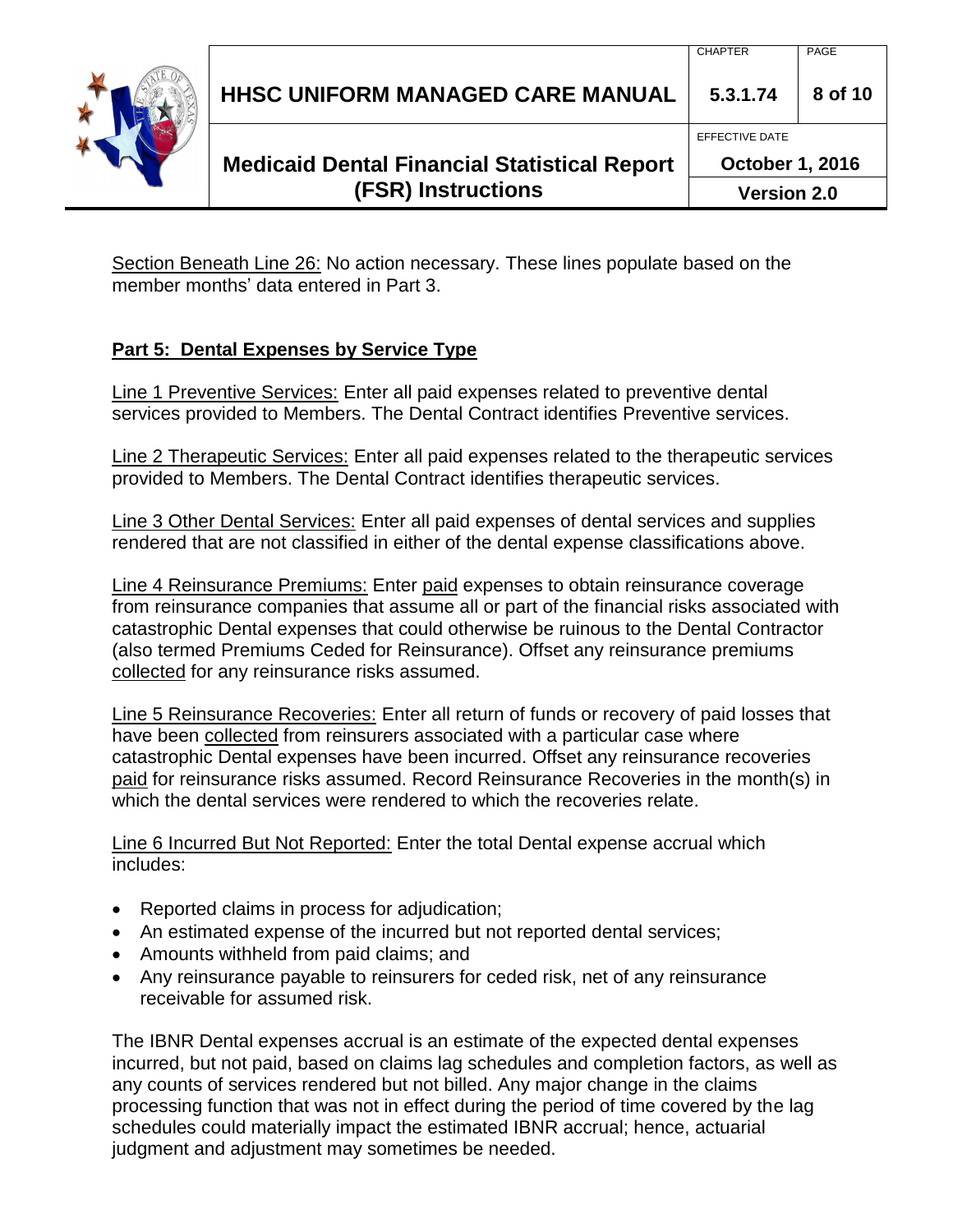**HHSC UNIFORM MANAGED CARE MANUAL 5.3.1.74 9 of 10**

## **Medicaid Dental Financial Statistical Report (FSR) Instructions**

**October 1, 2016**

EFFECTIVE DATE

**Version 2.0**

#### **Note: No IBNR should be reported on the second final FSR reflecting expenses paid through the 334th day after the end of the contract period.**

Line 7 Incentives/Withhold Adjustments: Enter provider financial incentives or withholds related to managing dental services.

Line 8 Quality Improvement: Enter allocated "Quality Improvement Expenses" from the Quality Improvement FSR Part 1b.

Line 9 Total Dental Expenses: Calculated as the sum of Lines 1 through 8

Beneath Line 9 there are balancing lines which compare the Total Dental Expenses on Part 5, Line 9, to the Dental Expenses entered in Part 4 (sum of Line 6, "Total Paid Claims," Line 12, "Total Net Reinsurance," Line 18, "Total IBNR," Line 19, "Quality Improvement" and Line 24, "Total Other Dental Expenses"). If the two parts do not balance the "Check" line will show "Not balanced" and a rounding adjustment may be entered in the shaded area labeled "Balance."

#### Not Included in Total Dental Above:

Line 10 Total Dental Value Added Services: Enter the expenses paid by the Dental Contractor for dental services to Medicaid enrollees that are not covered under the HHSC Capitation nor reimbursed by HHSC. These expenses are the financial responsibility of the Dental Contractor. They are not included in Total Dental Expenses in the FSR and represent a reconciling item between the HHSC and TDI reports. The specific Value Added Services are included in the Dental Contract between HHSC and Dental Contractor.

### **Data Certification Form**

#### **General Instructions**:

- 1. The Data Certification Form must be submitted with the FSR Reports, and it must be signed by the CEO, CFO, or equivalent.
- 2. Certification of certain financial data is a Federal requirement.
- 3. It is acceptable to include the Data Certification Form pasted into the Certification tab as a PDF.

### **Instructions for Completing Specific Data Fields:**

The name of the MCO, document name, date of submission, state fiscal year (SFY), Program and service area will populate from header information entered in Part 1.